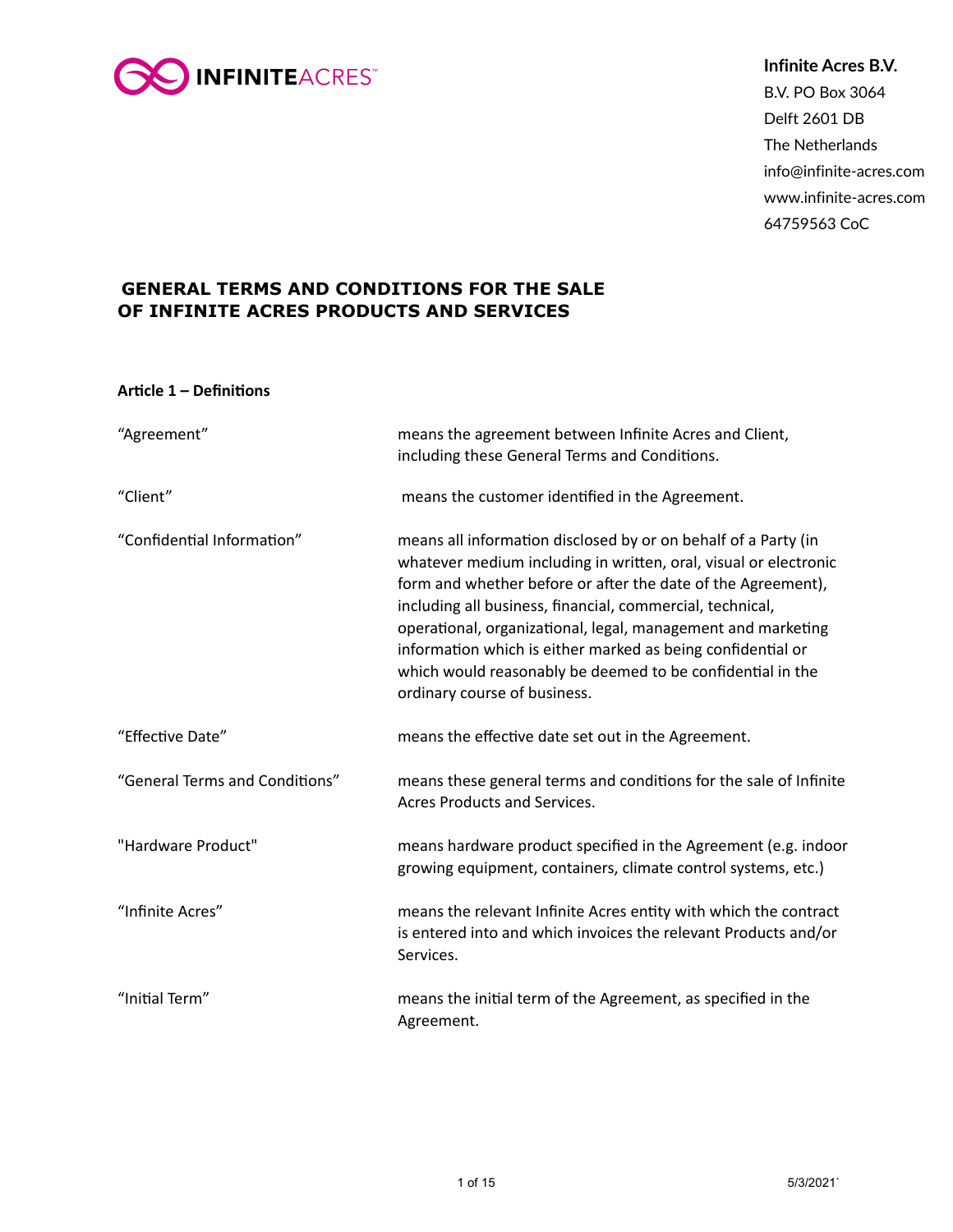

# Article 2 – Applicability

- 2.1 These General Terms and Conditions shall apply to and are expressly incorporated into quotations, offers, orders, order confirmations, the Agreement and all subsequent agreements entered into between Infinite Acres and Client in connection with the sale of Products and/or Services.
- 2.2 A quotation for the Products or Services given by Infinite Acres shall not constitute an offer and shall only be valid for a period of 20 business days from its date of issue.
- 2.3 An order for the Products or Services by Client shall only be deemed to be accepted by Infinite Acres if accepted by Infinite Acres (i) in writing, (ii) by sending an invoice in connection with such order or (iii) by executing the order, at which point the Agreement shall come into existence.
- 2.4 The applicability of Client's general terms and conditions is hereby expressly excluded.

# Article 3 – Products

- 3.1 The Products shall conform in all material respects to the specifications set out in the Agreement.
- 3.2 Any samples, drawings, descriptive matter, or advertising issued by Infinite Acres and any descriptions or illustrations contained in the catalogues or brochures of Infinite Acres are issued or published for the sole purpose of giving an approximate idea of the Products but they shall not form part of the Agreement or have any contractual force.
- 3.3 If the Hardware Products contain embedded software, Infinite Acres hereby grants a limited, perpetual, non-exclusive, royalty free license to use the embedded software for the sole purpose of the normal use of the Products.
- 3.4 If Infinite Acres provides Client with Software Products, such Products are deemed licensed and not sold, and Client's right to use these products shall be limited to a non-exclusive, nontransferable right to use the Software Product during the term of the Agreement for its internal business purposes and for the intended purpose only. In addition, Client right to use the Software Product shall be subject to the express usage parameters and other restrictions set forth in the Agreement. Where applicable, specific license terms shall apply to Software Products, which terms will be included with the software or in the user registration process.
- 3.5 Client shall not modify, adapt, alter, translate, or create derivative works from the Software Product, merge the Software Product with any other software or distribute, sublicense, lease, rent, loan, or otherwise transfer the Software Product to any third party.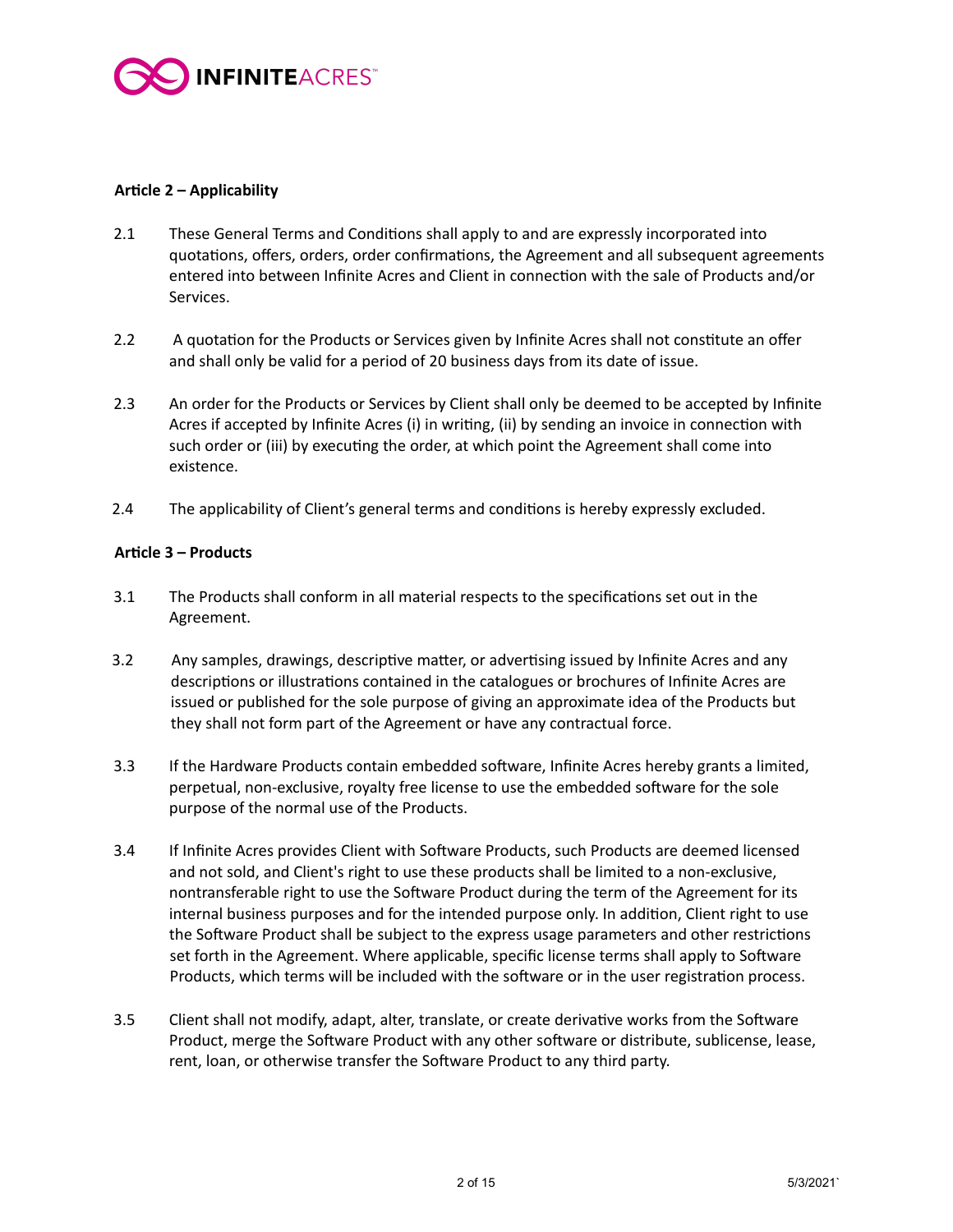

- 3.6 Client shall not reverse-engineer, decompile, disassemble, or otherwise attempt to derive the source code for the software in the Products, except if and to the extent that that the laws applicable in the jurisdiction of Client, regardless of a contractual prohibition to the contrary, give Client the right to do so in order to obtain information necessary to render the software interoperable with other software. In such case, however, Client must first request such information from Infinite Acres and Infinite Acres may, in its discretion, either provide such information to Client or allow Client access to the source code for the sole purpose of obtaining such information, subject to reasonable conditions, including a reasonable fee, on such use of the source code to ensure that Infinite Acres's and its suppliers' proprietary rights therein are protected.
- 3.7 The Software Products may only be used in combination with the equipment, software and systems specified in the Agreement.
- 3.8 Infinite Acres shall have no obligation to install, assembly, maintain or support the Products, unless the Parties agree otherwise in a separate agreement.

#### **Article 4 – Services**

- 4.1 Infinite Acres shall provide the Services in a professional and adequate manner and shall use commercially reasonable efforts to provide the Services in accordance with the Agreement.
- 4.2 Client will provide all assistance necessary to facilitate Infinite Acres' performance of the Services, including prompt responses to Infinite Acres' questions, prompt delivery of any items reasonably required to be furnished by Client, access to the premises and appropriate equipment, suitable working space, and reasonable access to Client's network and software environment (if applicable).
- 4.3 Infinite Acres will exclusively own any and all rights, title, and interest (including intellectual property rights) in and to any data generated and/or collected by Infinite Acres in performing the Services.

# Article 5 – Delivery, Risk and Title

- 5.1 Infinite Acres shall use commercially reasonable efforts to meet the agreed delivery or performance date. If Infinite Acres is, or is likely to be, unable to meet the delivery or performance date, Infinite Acres will promptly give Client written notice of the relevant circumstances together with a date upon which Infinite Acres reasonably expects to be able to deliver the Products or to perform the Services. Infinite Acres shall not be liable in any way for any loss or damage sustained by Client as a result of Infinite Acres' failure to make delivery of the Products or performance of the Services on or before the agreed delivery date, nor will such failure constitute a breach of the Agreement.
- 5.2 Delivery of Hardware Products is subject to the Incoterms of the International Chamber of Commerce which are in force at the relevant delivery date. Unless a specific other Incoterm and destination is agreed, Infinite Acres will deliver the Products within the Netherlands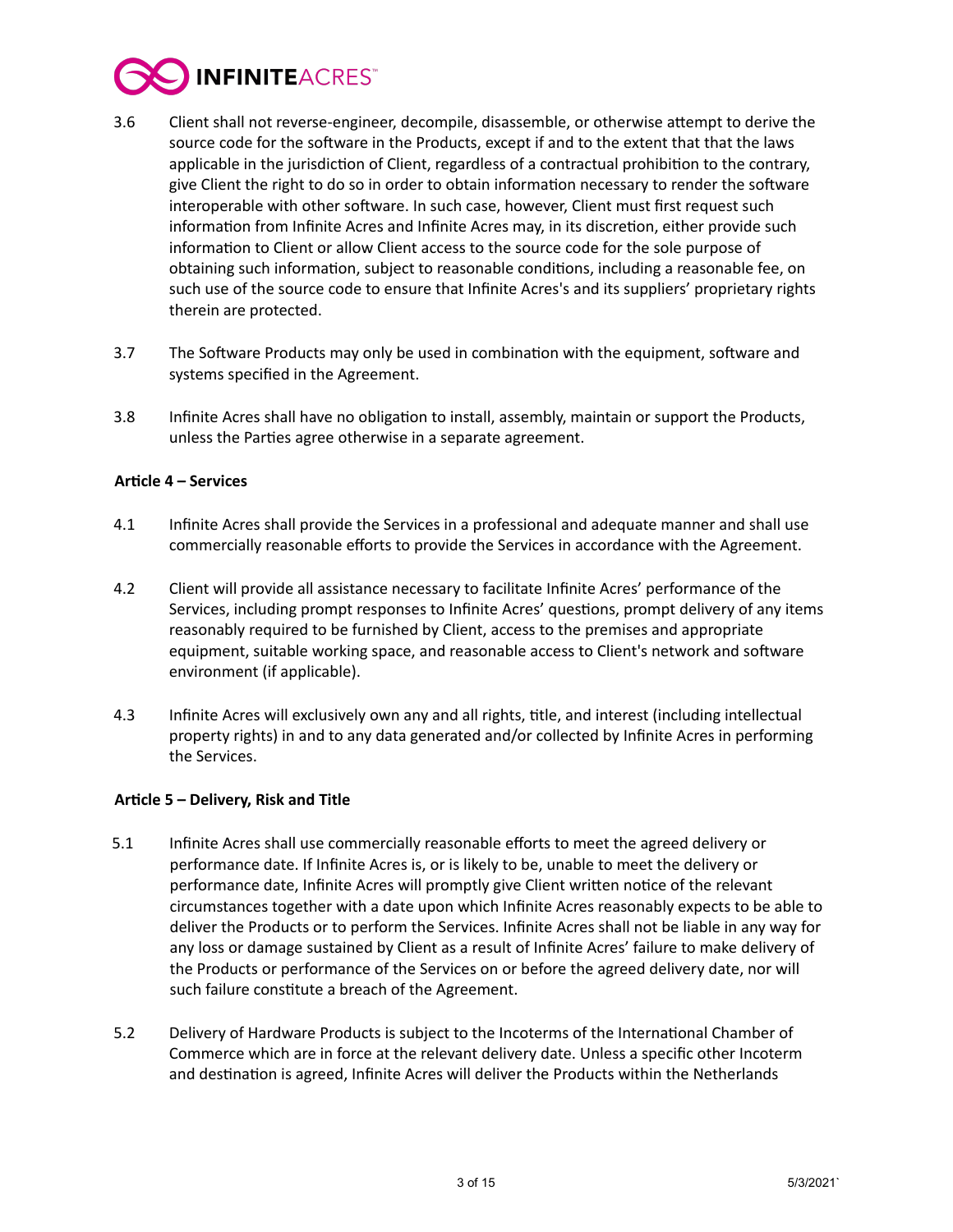

CARRIAGE PAID TO (CPT) named place of destination (as set out in the Agreement) and outside the Netherlands EX WORKS (EXW) De Lier.

- 5.3 Infinite Acres will deliver the Software Product to Client by the delivery date specified in the Agreement in accordance with the delivery method set forth therein. The Software Product will be deemed irrevocably accepted upon delivery, unless the Agreement specifies that acceptance shall take place in accordance with a mutually agreed acceptance procedure.
- 5.4 Title to Hardware Products shall pass to Client only after full payment of all amounts which Infinite Acres is entitled to claim from Client for the Products and Services delivered to Client pursuant to this Agreement as well as all amounts that Client is due to Infinite Acres for being in default of observing any payment term or any other term in the Agreement.
- 5.5 Hardware Products delivered by Infinite Acres under retention of title may only be resold by Client within the scope of its normal business activities. Client is obliged to ensure that the Hardware Products remain or are rendered identifiable. Should Client be in default or should there be good reason to suspect that Client may default on any of its obligations, Infinite Acres will be entitled to remove the Hardware Products belonging to it from Client's possession or from the possession of a third party holding the Products on behalf of Client, at Client's expense.
- 5.6 Client undertakes to insure and keep insured against loss, damage and theft all the Hardware Products delivered under retention of title and to make the insurance policy available for inspection by Infinite Acres on request.

# Article 6 - On call deliveries

If it has been agreed that deliveries will occur on call and no on-call periods have been specified, Infinite Acres will be entitled  $-$  if no on-call deliveries have occurred three (3) months after the Effective Date – to request Client in writing, within eight  $(8)$  calendar days after the request was sent, to specify a period during which on-call deliveries will still occur. This period, calculated from the day of the request, may not exceed three (3) months or a shorter duration specified within the bounds of reason by Infinite Acres. After this period has lapsed and six (6) months after the Effective Date, Client will be in default without any warning and will have to bear storage and insurance costs.

# Article 7 – Support during construction, installation and assembly

- 7.1 If the Agreement includes installation or assembly activities, Client will ensure all facilities that will be installed by third parties and activities that will be carried out are available and installed and performed in such a way that the activities of Infinite Acres will not be delayed, impeded or affected as a result.
- 7.2 Client will ensure that all information and documentation required for the execution of activities are made available to Infinite Acres on time and that all requisite permits are obtained on time.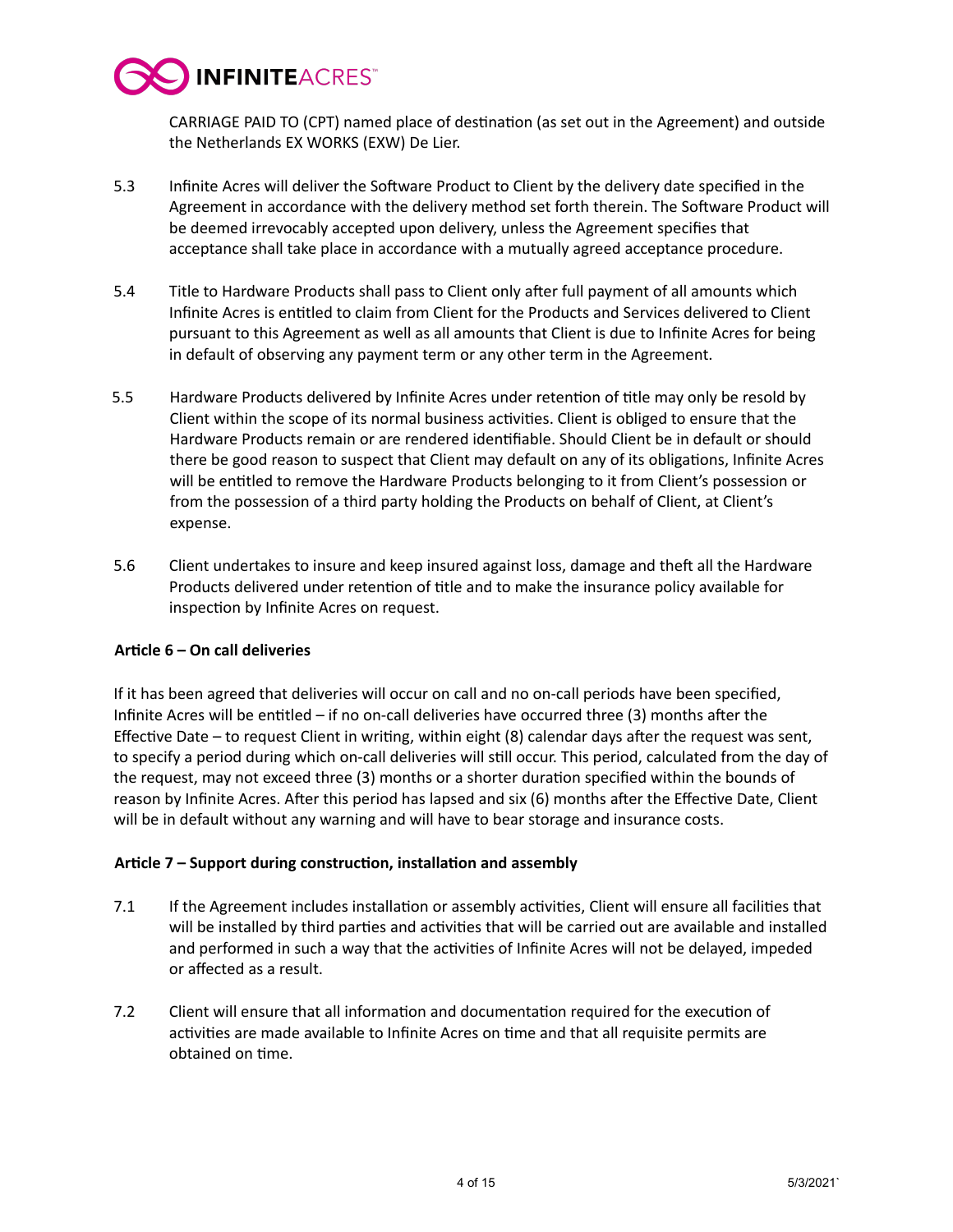

- 7.3 Client will ensure that Infinite Acres, upon arrival, will, as agreed, be able to commence its activities immediately and continue to do so without any interruption, and that all necessary safety and other precautionary measures have been taken and are enforced. Client will ensure at its own expense that all required auxiliary workers, auxiliary equipment, water, energy, heating and lighting are provided on time.
- 7.4 Non-compliance with the obligations stipulated in the preceding paragraphs will entitle Infinite Acres to charge any costs arising in this regard to Client. In that case, Infinite Acres can no longer be bound to any applicable delivery dates and such delivery dates will be extended at least by the period that Infinite Acres was unable to work.

# Article 8 – Price and payment

- 8.1 Client shall pay Infinite Acres the Purchase Price and Service Fee, or if no Purchase Price or Service Fee is specified in the Agreement, Infinite Acres' list prices valid at the time of shipment of the Products or performance of the Services.
- 8.2 Purchase Prices and Service Fees are stated in Euro's and are exclusive of VAT, other sales taxes and incidental costs and expenses.
- 8.3 Any estimates of fees set forth in the Agreement are provided for general planning purposes only, and the actual fees due will be calculated based on the actual time and materials expended in performance of the Services.
- 8.4 Unless other payment terms are specified in the Agreement, Client will pay all invoiced amounts within thirty (30) days after the date of invoice. If Client fails to make a timely payment under the Agreement:

i. the Client shall be in breach of the Agreement, without any notice of default being required and all of Infinite Acres's claims against Client shall become immediately due and payable;

i. Client shall be obliged to pay the statutory interest rate for commercial debts on the outstanding amount and all judicial and extra-judicial costs incurred by Infinite Acres relating to the recovery and collection of any overdue amount;

i. Infinite Acres reserves the right to suspend the delivery of the Products or the performance of the Services until all outstanding amounts (including interest and costs) are settled; and

i. the costs of suspending and reactivating shall be borne by Client.

8.5 All payments to be made by Client must be effected without set-off, withholding or suspension.

#### **Article 9 - Additional Work**

9.1 If, at the request or with consent of Client, Infinite Acres has supplied additional Products or performed additional Services outside the scope of the Agreement, Client shall pay for these additional Products or Services in accordance with the agreed rates or, if no rates have been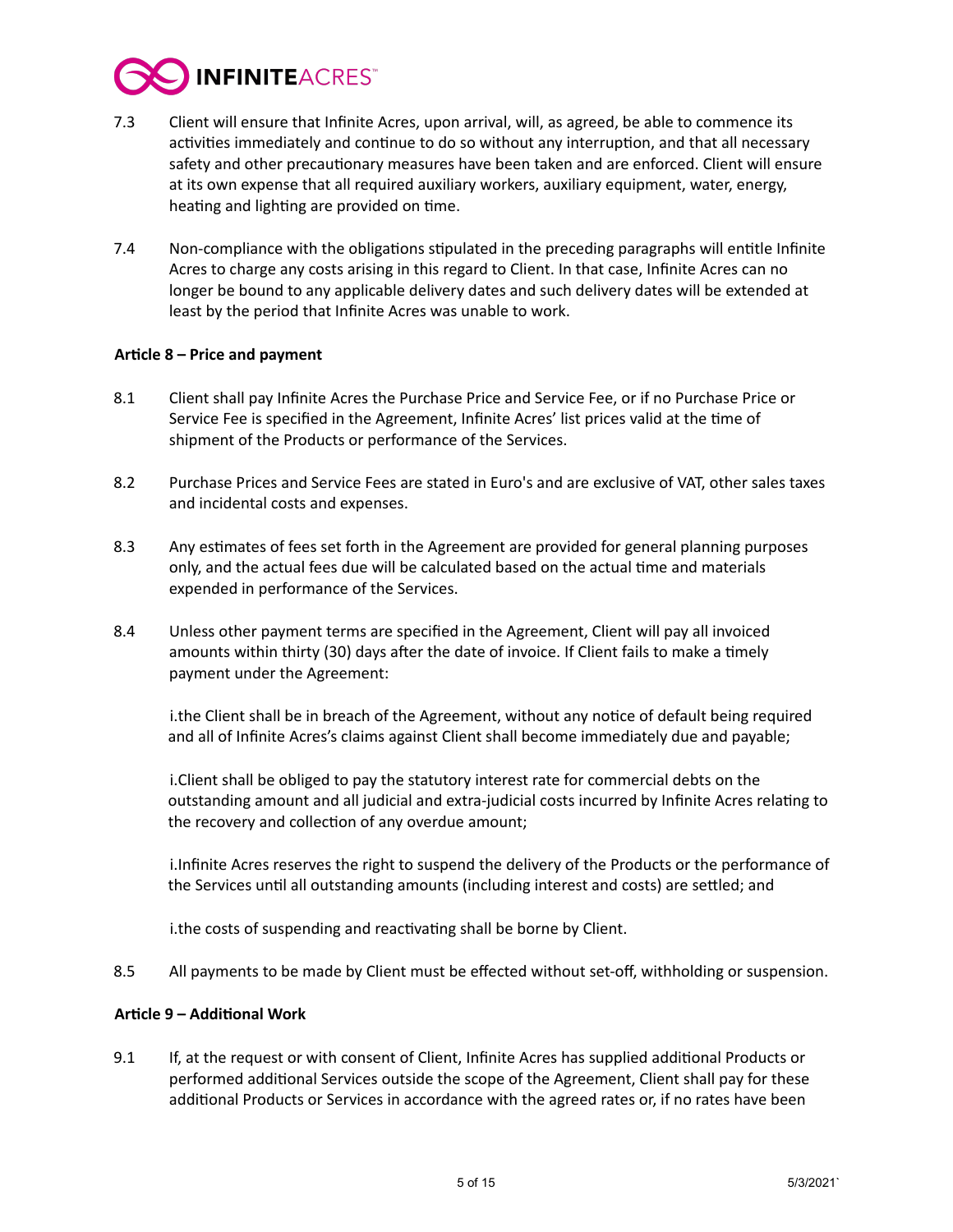

agreed between the Parties, in accordance with Infinite Acres's list prices. Infinite Acres is not obliged to honour such a request and may require that the Parties enter into a separate agreement for these additional Products or Services.

9.2 If Client requests for additional Products or Services, Infinite Acres shall inform Client at its request about the financial and operational implications for the performance of the Agreement. A request for additional Products or Services shall not constitute a reason for Client to terminate the Agreement.

# Article 10 – Warranty

10.1 Infinite Acres warrants that:

i.during the Warranty Period the Hardware Products are free from substantive defects in workmanship and materials;

i.during the Warranty Period, the Software Products will operate substantially as described in the Specifications; and that

i. the Services will be performed with at least the same degree of skill and competence normally practiced by consultants performing the same or similar services.

- 2. The Warranty Period for Hardware Products is twenty-four (24) months from the date of shipment and for Software Products ninety (90) days from delivery, unless set out otherwise in the Agreement. Shorter Warranty Periods apply to Products and components that are subject to wear and tear or those having a limited service life. In any event, the Warranty Period of such Products of components shall never be longer than the expected service life.
- 2. During the Warranty Period, Infinite Acres shall (i), at its option, either credit (in whole or in part) the Purchase Price of the defective Hardware Products, or repair or replace the defective (components of the) Hardware Products; or (ii) use commercially reasonable efforts to correct any reproducible nonconformity in the Software Products or, if Infinite Acres is unable to correct such nonconformity, Infinite Acres refund to Client the fees actually paid by Client to Infinite Acres for the affected Software Products, in which case Client's right to use such Software Products will terminate. Infinite Acres shall re-perform, in a conforming manner, any nonconforming Services that are reported to Infinite Acres by Client in writing within sixty (60) days after the date of completion of such Services.
- 2. The Warranties are in lieu of all other warranties, express or implied, including, but not limited to any statutory warranties, any implied warranties or warranties pertaining to merchantability or fitness for a particular purpose of the Products, which are hereby specifically disclaimed. The remedies set out in article 10.3 shall be Client's sole and exclusive remedy, and Infinite Acres's sole liability, for claims based on breach of warranty or otherwise in relation to the nonconformity of the Products of Services.
- 2. Client shall inspect the Products upon receipt for visual and fairly apparent defects and, within ten (10) business days after delivery, give written notice to Infinite Acres of any remedy claim under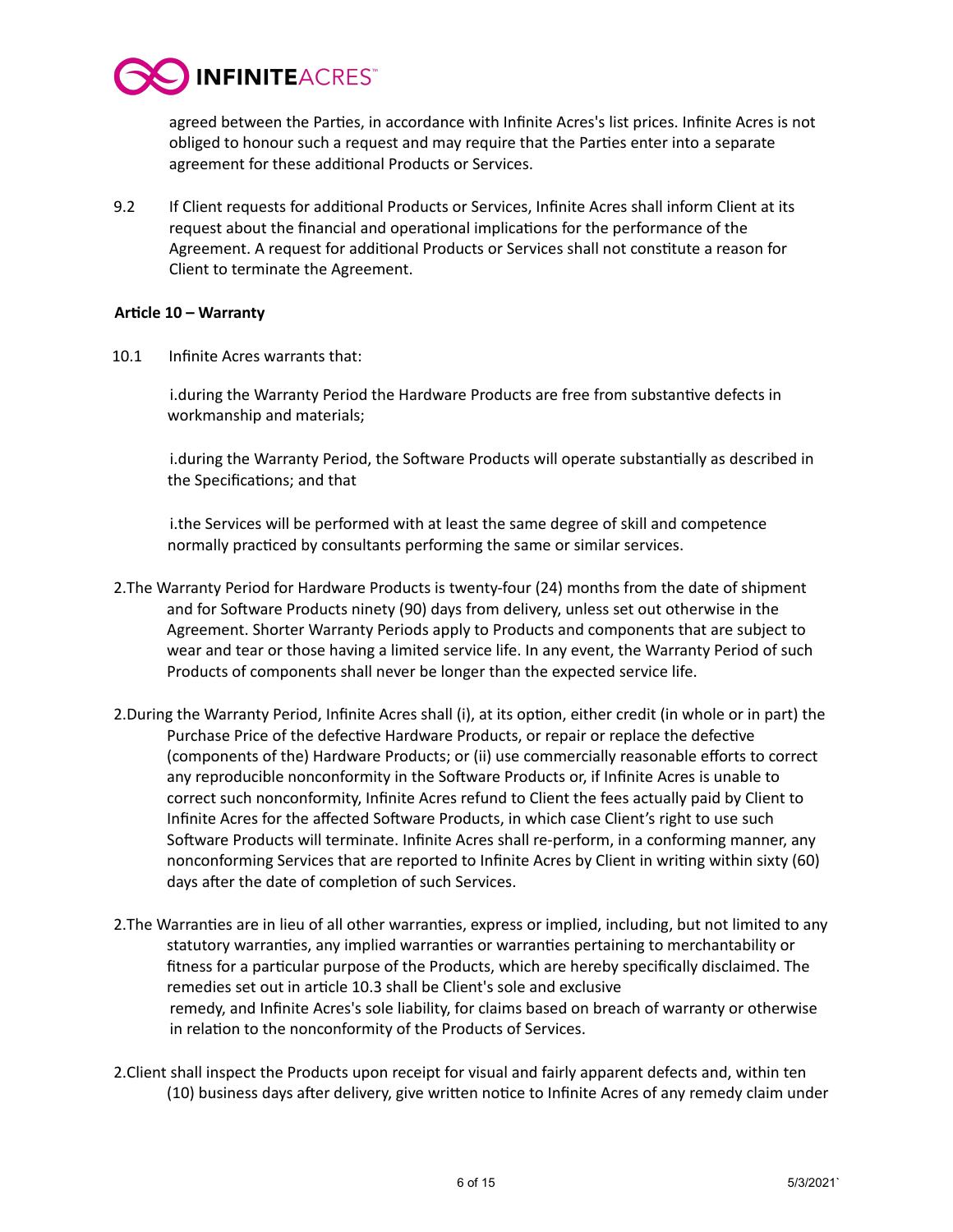

the Warranty based on such defects. Such notice shall include a specification of the basis of the claim in detail. Failing which Client shall be deemed to have lost its right to claim any remedy under the Warranty based on such visual and fairly apparent defects. Furthermore, pertaining to other defects, Client can no longer claim any remedy under the Warranty if Client has not notified Infinite Acres of such claim within ten (10) business days after it discovered the defect or reasonably should have discovered it, including a specification of the basis of such claim in detail.

- 2.If Infinite Acres replaces (components of) the Products in order to fulfil its Warranty obligations, the replaced (components of) such Products will become the property of Infinite Acres. Client shall, promptly upon request by Infinite Acres, return the replaced (components of) such Products to Infinite Acres in their original packaging.
- 2. The Warranty obligation will lapse if the defects are completely or partly the result of:

a.improper, negligent or injudicious use, external causes such as fire or water damage, or b.if Client makes modifications or allows modifications to be made to the Products without Infinite Acres' prior consent.

# Article 11 – Liability

- 11.1 Without prejudice to article 11.3, in no event, whether in contract, tort (including in either case negligence), misrepresentation (other than fraudulent misrepresentation), breach of statutory duty or otherwise, Infinite Acres shall be liable for any loss of profits, anticipated savings, revenue, business, loss or corruption of data, loss of use, loss of goodwill, loss of reputation, loss due to delay or any indirect or consequential loss or damage whatsoever.
- 11.2 Without prejudice to articles 11.1 and 11.3, Infinite Acres' aggregate liability (including in relation to '*ongedaanmakingsverbintenissen*'), whether in contract, tort (including in either case negligence), misrepresentation (other than fraudulent misrepresentation), breach of statutory duty or otherwise, shall be limited to: (i) the amount paid by Client to Infinite Acres (excluding VAT) for the Products or Services in respect of which such liability arises; or (ii) in relation to continuing performance contracts, the net price paid by Client in the three (3) months preceding the date first giving rise to liability.
- 11.3 Nothing in the Agreement shall be deemed to exclude or limit Infinite Acres's liability:

a. in respect of loss or damage caused by wilful intent or intentional recklessness of Infinite Acres or Infinite Acres' senior management;

a. in respect of injuries to or death of any person, caused by Infinite Acres or Infinite Acres' officers, employees, agents or contractors; or

a. in a manner that would be unenforceable or void as against mandatory applicable law.

4.Any claim for loss or damages must be notified to Infinite Acres within three (3) months as from the date on which the damage was caused, failing which such claim is deemed to be waived.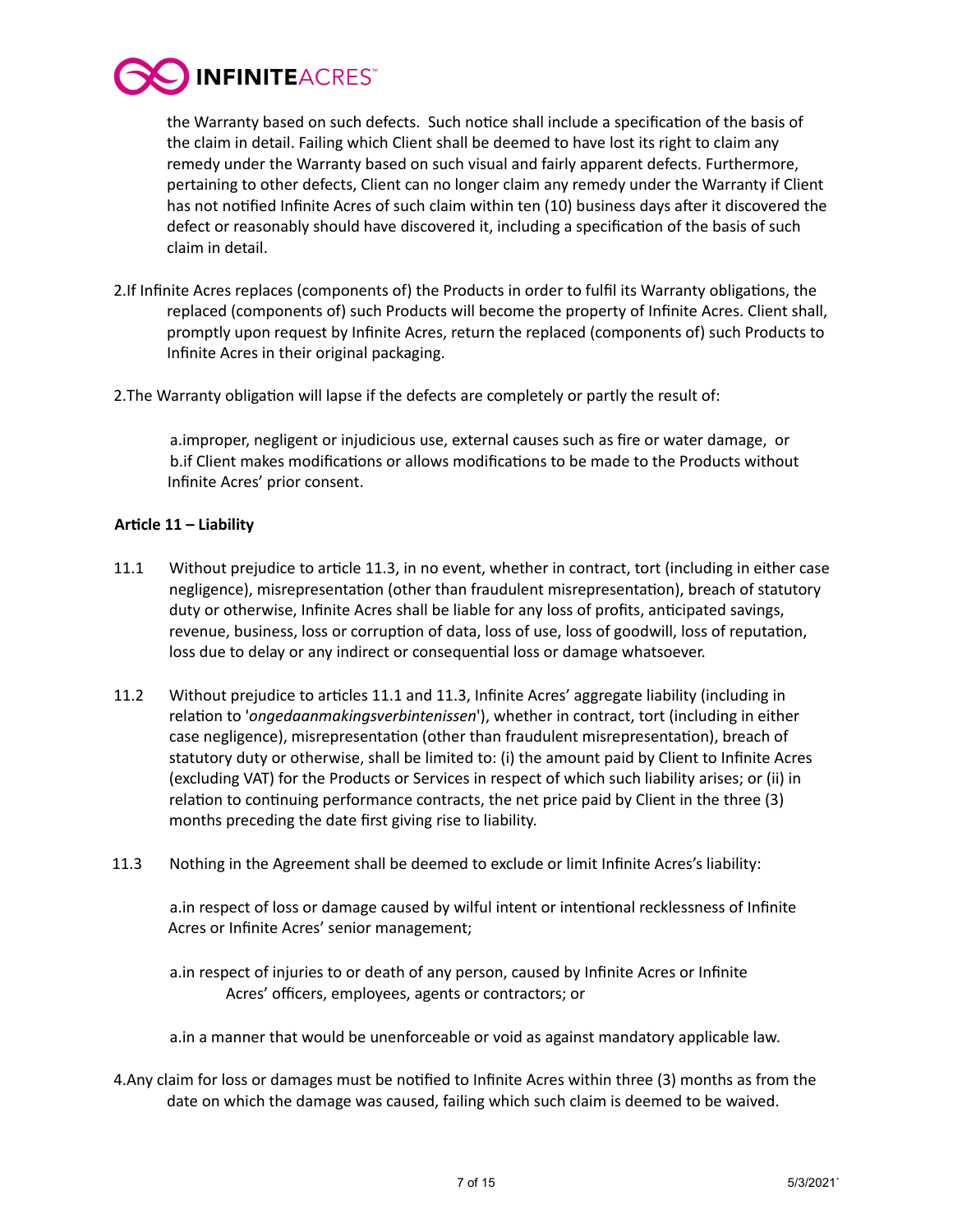

- 4.Infinite Acres shall not be liable for, and Client will indemnify Infinite Acres against claims from third parties that arise from or are in any way related to any information or advice provided by Infinite Acres to Client or its customers.
- 4. Client will indemnify Infinite Acres against claims from third parties, including product liability claims as a result of a shortcoming in a product or system that Client has supplied to a third party and that (in part) comprised Products or is supplied by Infinite Acres, other than to the extent that Client proves that the damage has been caused by the aforementioned Products.

# **Article 12– Term and Termination**

- 12.1 Continuing performance contracts shall commence on the Effective Date and shall expire after the Initial Term. Following the Initial Term, the Agreement shall automatically renew for consecutive additional periods of one (1) year each (or such a period as Parties agree in writing), unless either Party gives the other Party written notice of its intention not to renew at least three (3) months prior to the date on which the Agreement would otherwise renew.
- 12.2 Each Party may, without prejudice to any of its other rights arising hereunder, upon giving written notice to the other Party, terminate ('*ontbinden*') the Agreement with immediate effect, if:

a.the other Party commits a material breach of the Agreement, which breach, if capable of being remedied, is not cured within thirty (30) calendar days after written notice of the breach;

a.the other Party has been granted provisional suspension of payment or is declared bankrupt or a resolution is passed or a petition is presented for the winding-up of the other party, such Party has called a meeting of or has entered into or has proposed to enter into an arrangement, scheme of composition with creditors; or

a.a situation of force majeure has lasted for more than sixty (60) calendar days.

#### Article 13 – Intellectual Property

- 13.1 Subject to the limited rights expressly granted in article 3, Infinite Acres and or its licensors reserve all rights, title and interest in and to the Products, including all related intellectual property rights. No rights are granted to Client hereunder, other than as expressly set forth herein.
- 13.2 All changes, modifications or improvements made or developed with regard to the Products, whether or not made or developed at Client's request, will be and remain the property of Infinite Acres.
- 13.3 Infinite Acres will exclusively own any and all rights, title, and interest (including intellectual property rights) in and to any materials, documentation, software, websites or information resulting from the performance of the Services or developed for or made available to Client under or in relation to the Agreement.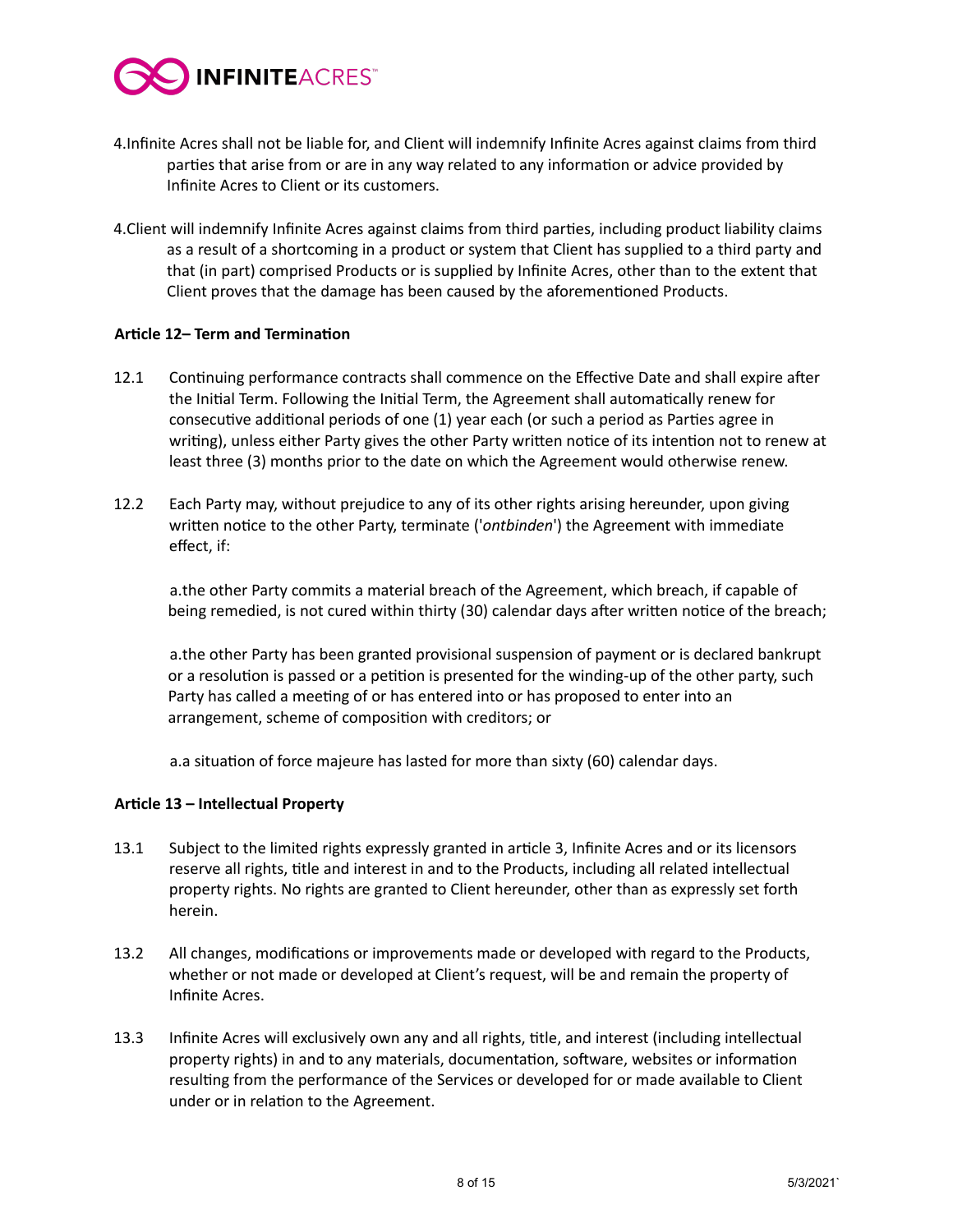

- 13.4 Infinite Acres will defend Client from any third-party claim, suit, or proceeding alleging that any Product, unmodified and as originally delivered by Infinite Acres, when used as permitted under this Agreement infringes any intellectual property rights (a "**Claim**"), and will pay all settlement amounts agreed to by the litigants or damages finally awarded by a court of competent jurisdiction. If Infinite Acres reasonably believes that any element of the Products is about to become the subject of a Claim, Infinite Acres may, at its option, (a) obtain a license to permit Client to use such Product in accordance with this Agreement; (b) modify such Product in a manner such that it is no longer infringing; or, if neither of the foregoing options is commercially feasible, (c) recover the Product in exchange for a refund of the Purchase Price (less a prorated deduction to reflect past beneficial use).
- 13.5 In order for Infinite Acres to indemnify Client under article 13.4, Client must promptly notify Infinite Acres in writing of any Claim, tender control of the defence and settlement of such Claim to Infinite Acres and reasonably cooperate with Infinite Acres in such defence.

# Article 14 - Confidentiality

14.1 The receiving Party of Confidential Information shall use the same degree of care that it uses to protect the confidentiality of its own confidential information of like kind (but in no event less than reasonable care) and agrees:

a.not to use any Confidential Information of the disclosing Party for any purpose outside the scope of the Agreement, and

a.except as otherwise authorized by the disclosing Party in writing, to limit access to Confidential Information of the disclosing Party to those of its employees, affiliates, contractors and agents who need such access for purposes consistent with the Agreement and who have signed confidentiality agreements with the receiving Party containing protections no less stringent than those herein.

- 2. The receiving Party may disclose Confidential Information of the disclosing Party if it is required by law or regulations to do so, provided the receiving Party gives the disclosing Party prior notice of such disclosure (to the extent legally permitted) and reasonable assistance, at the disclosing Party's cost, if the disclosing Party wishes to contest the disclosure.
- 2. If the Agreement expires or is terminated, the receiving Party shall promptly return or destroy all Confidential Information of the disclosing Party, provided however, that Recipient shall only be required to use commercially reasonable efforts to return or destroy any Confidential Information stored electronically, and neither Recipient nor its Representatives shall be required to return of destroy any electronic copy of Confidential Information created pursuant to its or its Representatives' standard electronic backup and archival procedures. If a Party believes that the return or destruction of all Confidential Information is not feasible, or if a Party is required by applicable law or accounting rules to retain a record copy of any Confidential Information for some period of time, such Party may retain a copy of the Confidential Information, which is to be maintained subject to the protections of this Agreement.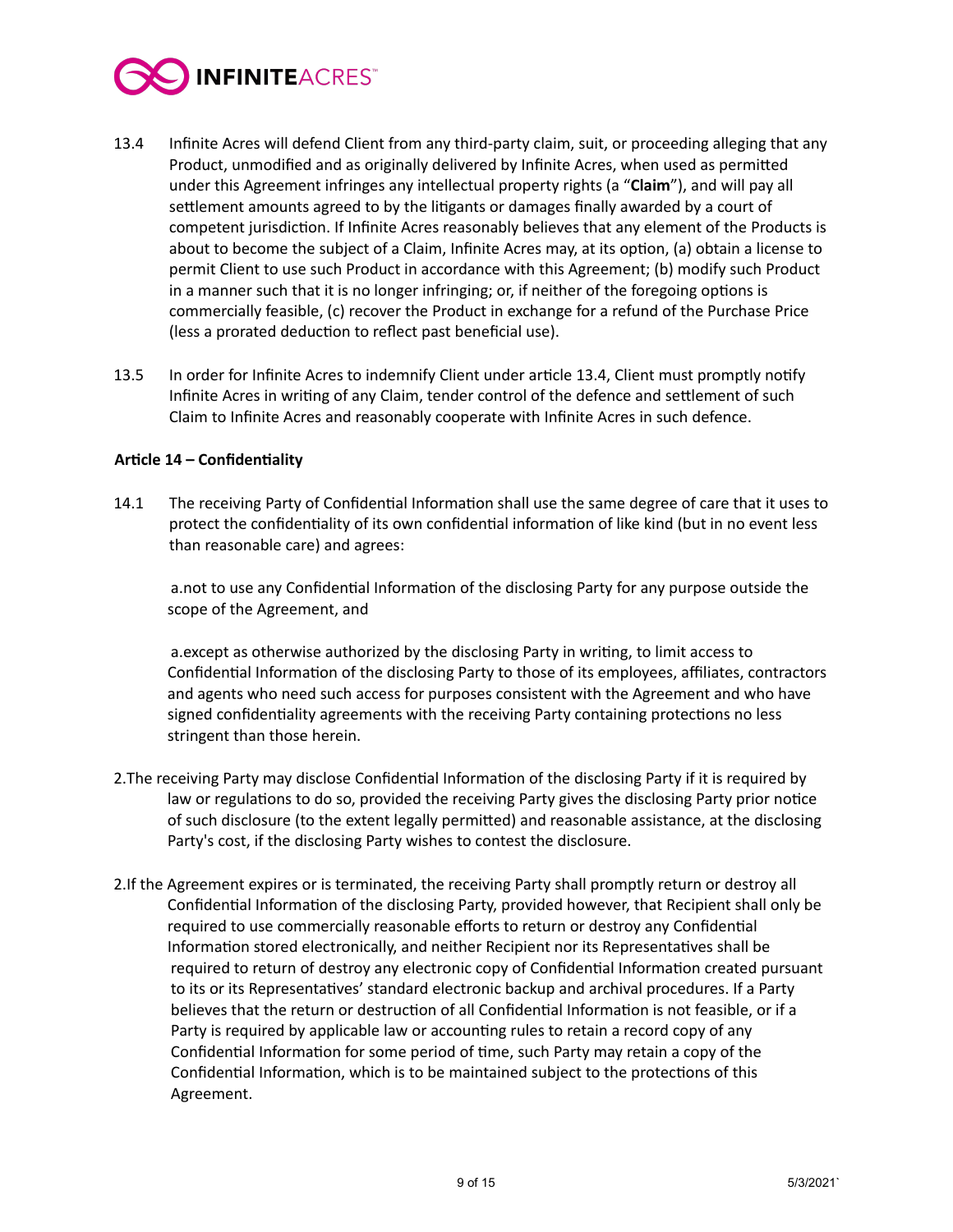

2. The terms and conditions of the Agreement are confidential and may not be disclosed by either Party without the prior consent of the other Party.

# Article 15 - Data Protection

- 15.1 Client warrants that it has informed the persons whose data may be processed by Infinite Acres in the performance of the Services ("Data Subjects") and that it holds the written consent from these Data Subjects insofar required by law. Client shall present the relevant consent to Infinite Acres on request.
- 15.2 Insofar Infinite Acres processes personal data on behalf of Client and qualifies as a processor under the implementing legislation of EU Directive 95/46/EC or the EU General Data Protection Regulation, the processing of such personal data will be governed by the Data Processing Agreement in **Annex 1**.

# Article 16 – Compliance with Laws

- 16.1 Client will ensure that all actions taken by Client in furtherance of fulfilment of this Agreement are in compliance with any applicable export control and/or import laws and regulations, including the EU export control legislation as well as the Export Administration Regulations ("EAR") maintained by the United States Department of Commerce as well as any other laws and regulations for required licenses to operate. Client shall provide a copy of any required license to Infinite Acres at first request of Infinite Acres.
- 16.2 Client shall comply with any applicable embargoes and trade sanction regimes, including those imposed and enforced by the United Nations, U.S., EU or any competent third country. Client will not, directly or indirectly, (re-)sell, deliver, supply, transfer, export or re-export Products or Services to (i) any sanctioned party listed and subject to the applicable sanction regimes or (ii) any third party (beneficially) owned or controlled, directly or indirectly, by or, acting on behalf, of any such sanctioned party or (iii) any third party engaged, directly or indirectly, in activities where the Products or Services are or may be intended in their entirety or in part for proliferation of weapons of mass destruction or any other illegal practices of their means of delivery.
- 16.3 Client represents and warrants that it is in compliance with and shall comply with all applicable anti-bribery and anti-corruption laws, including the U.S. Foreign Corrupt Practices Act, and has not, directly or indirectly, offered, paid, promised, or authorized the giving of money or anything of value to any government official for the purpose of influencing any act or decision of such government official. Client is not on, nor is Client associated with any organization that is on, any list of entities maintained by the United States or the EU government that identifies parties to which the sale of goods or services is restricted or prohibited.
- 16.4 Client agrees to indemnify and hold Infinite Acres, including their officers, directors, employees and agents harmless from any and all costs, liabilities, penalties, sanctions and fines arising out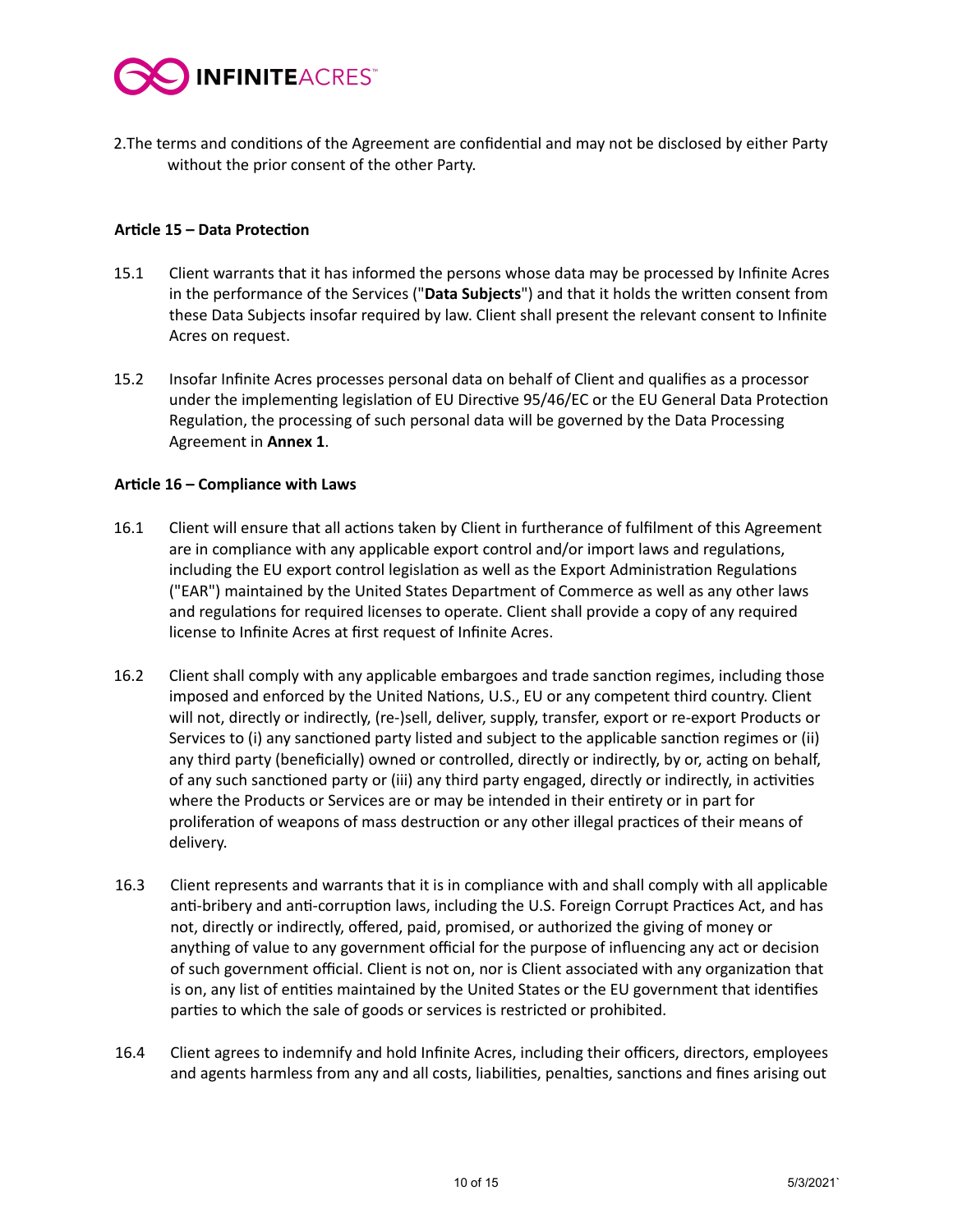

of claims, demands, actions, causes of actions, proceedings or lawsuits related to noncompliance with applicable laws and regulations.

#### Article 17 - Miscellaneous

- 17.1 The Agreement constitutes the entire agreement between the Parties and supersedes any previous arrangement, understanding or agreement between them relating to the subject matter hereof.
- 17.2 Neither Party may assign, transfer or dispose of any of its rights under the Agreement, either in whole or in part, without the prior written consent of the other Party. However, Infinite Acres may assign the Agreement in its entirety to a successor in interest upon its merger, consolidation, acquisition, or sale or other transfer of all or substantially all of its business or assets without the prior written consent of Client.
- 17.3 The invalidity or unenforceability of any provision of the Agreement shall not affect the validity or enforceability of the remainder of the Agreement and the Parties shall use all reasonable endeavours to agree within a reasonable time upon any lawful and reasonable variations to the Agreement which may be necessary in order to achieve, to the greatest extent possible, the same effect as would have been achieved by the invalid or unenforceable provision.
- 17.4 No amendment to the Agreement is valid or binding, unless made in writing. However, Infinite Acres is entitled to amend these General Terms and Conditions, which amendment shall apply to the Agreement with effect of the date that such amendment is published on the website of Infinite Acres.
- 17.5 A person who is not a party to the Agreement shall not have any rights under or in connection with it.
- 17.6 Client shall not be an agent or a distributor of Infinite Acres, unless it is appointed pursuant to a separate agreement.
- 17.7 This Agreement and any dispute or claim arising out of or in connection with it or its subject matter or formation (including non-contractual disputes or claims) shall be governed by and construed in accordance with the laws of the Netherlands. All disputes arising in connection with the present agreement, or further agreements resulting therefrom, shall be settled in accordance with the Arbitration Rules of the Netherlands Arbitration Institute. The place of arbitration shall be The Hague, the Netherlands. The proceedings shall be conducted in the English language.

\*\*\* 

### **ANNEX 1 - DATA PROCESSING AGREEMENT**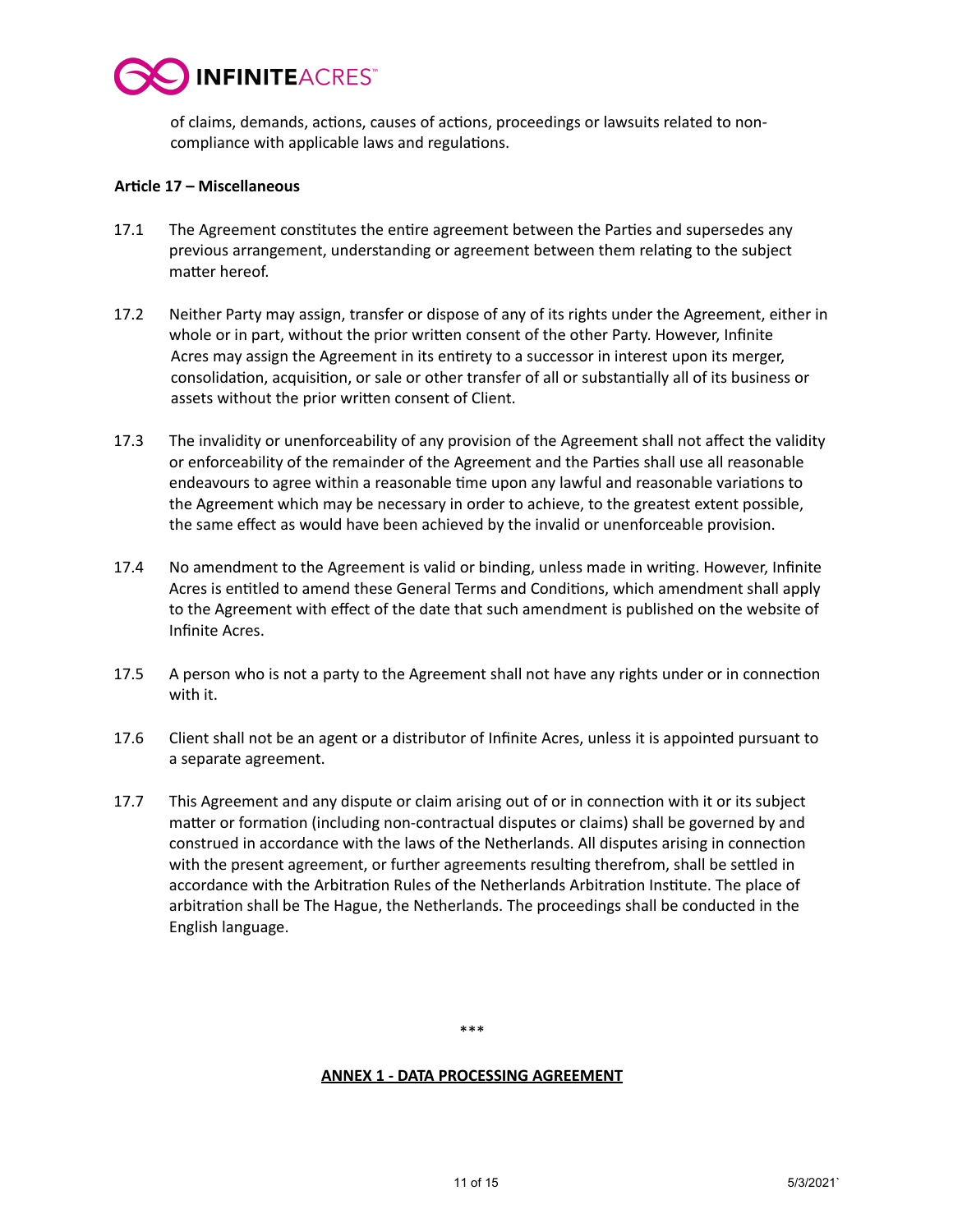

In this data processor agreement, (1) Client (is referred to as the "Controller" and (2) Infinite Acres is referred to as the "Processor". Controller and Processor are jointly referred to as the "Parties". Unless stated otherwise, the definitions set out in the General Terms and Conditions for the Sale of Infinite Acres Products and Services apply to this Annex 1.

#### **BACKGROUND**

(A) The Parties executed the Agreement and, in the course of exercising its obligations under the Agreement, the Processor may process certain personal data as a *processor* for or on behalf of the Controller, which the Parties wish to further address via the data processing agreement in this Annex 1 (the "DPA").

#### **THE PARTIES HEREBY AGREE AS FOLLOWS:**

#### a.**DEFINITIONS AND INTERPRETATION**

1.1 In this DPA the following words and phrases shall have the following meanings, unless as otherwise specified:

> "Data Subject" shall mean an identifiable person whose personal data will be processed under this DPA and who can be identified, directly or indirectly, in particular by reference to an identification number or to one or more factors specific to his physical, physiological, mental, economic cultural or social identity;

> "Privacy Legislation" shall mean the European Commission Data Protection Directive (95/46/EC) and the Directive on Privacy and Electronic Communications (2002/58/EC), any national laws implementing such Directives and/or, when applicable, the Regulation (EU) 2016/679, and any legislation or regulation amending, supplementing or any of the foregoing from time to time;

> "Processing" shall mean any operation or set of operations which is performed upon personal data, whether or not by automatic means, such as collection, recording, organisation, storage, adaptation or alternation, retrieval, consultation, use, disclosure by transmission, dissemination or otherwise making available, alignment or combination, blocking, erasure or destruction;

> "Security Incident" shall mean any breach of technical and organisational security measures leading to the accidental or unlawful destruction, loss, alteration, unauthorised disclosure of, or access to, any personal data; and

> "**sub-contract**" and "**sub-contracting**" shall mean the process by which either party arranges for a third party to carry out its obligations under this DPA, and "Sub-Contractor" shall mean the party to whom the obligations are subcontracted.

1.2 In the event of any inconsistency arising between the provisions of this DPA and the Agreement, the provisions of the Agreement shall prevail.

#### a.**PROCESSING OBLIGATIONS**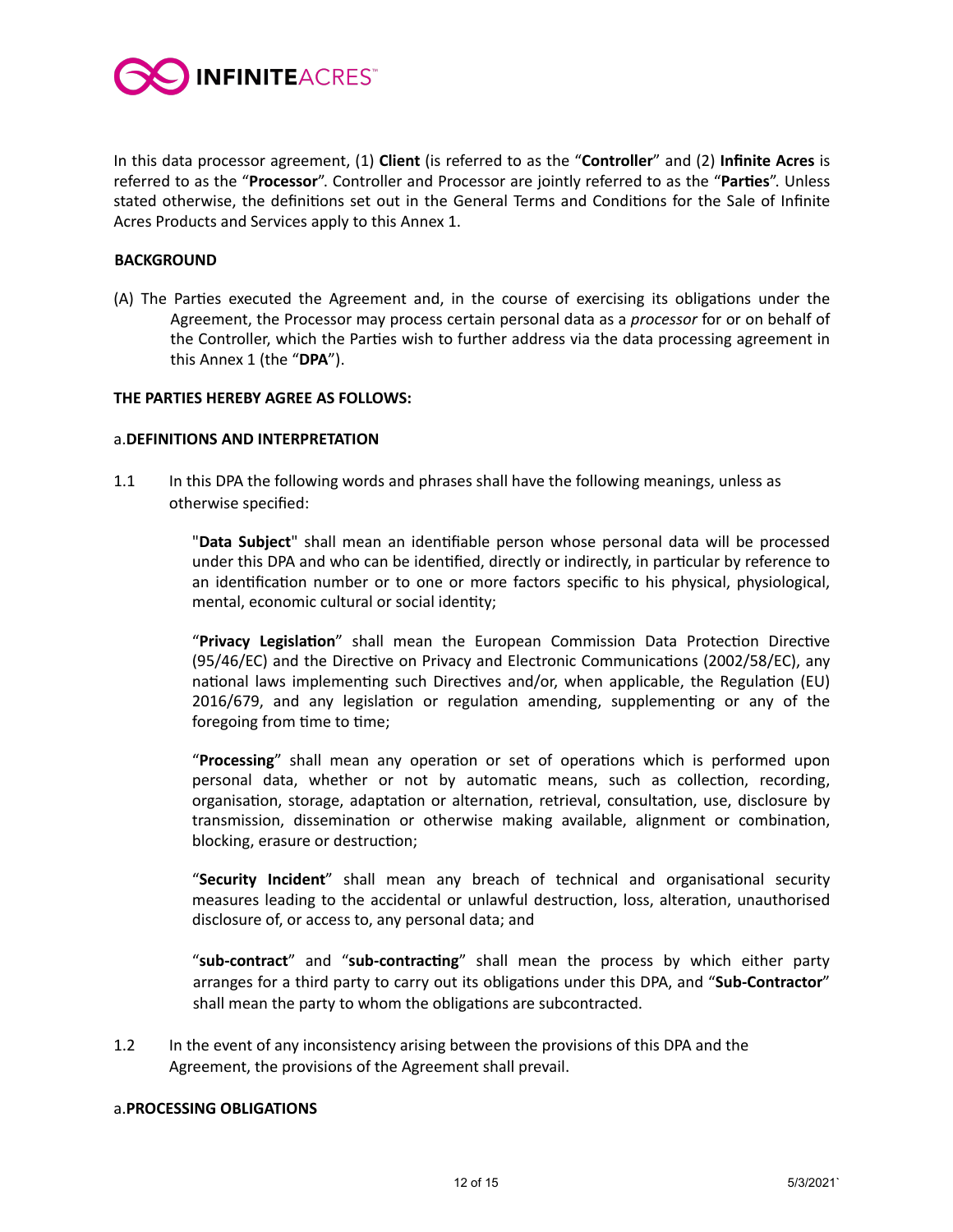

- 2.1 The Processor shall only carry out those actions in respect of the personal data Processed on behalf of the Controller as are stipulated in the Agreement, this DPA or otherwise with prior written consent from the Controller.
- 2.2 The Controller will ensure that its instructions for the Processing of personal data are in accordance with the Privacy Legislation which applies to the Processing of personal data under the Agreement.
- 2.3 In the course of exercising its obligations, the Processor will not transfer, and must ensure that no Sub-Contractor transfers, any personal data to any country or territory outside the European Economic Area without the prior written consent of the Controller.

# **a.SECURITY**

- 3.1 Processor shall take such technical and organisational security measures as are required to protect personal data Processed by the Processor on behalf of the Controller against loss or other unlawful forms of Processing. Such measures will guarantee an adequate level of security, taking into account the risks involved with the Processing and the nature of the personal data.
- 3.2 In addition to the general obligation set out under clause 3.1, such technical and organisational security measures shall include, as a minimum standard of protection, compliance with the security measures set out below under clause 3.2, and any further instructions or policies provided by the Processor from time to time.
- 3.3 Processor, as a minimum requirement, shall give due consideration to the following types of security measures:
	- **Information Security Management Systems;**
	- ▪Physical Security;
	- ■Access Control;
	- **B**<br /> **Example 26 Following Technologies;**
	- ■Awareness, training and security checks in relation to personnel; and
	- ▪Incident/Response Management/Business Continuity.

#### a.**SECURITY INCIDENTS**

4.1 The Processor shall take technical and organisational security measures to address obligations in Privacy Legislation with respect to Security Incidents.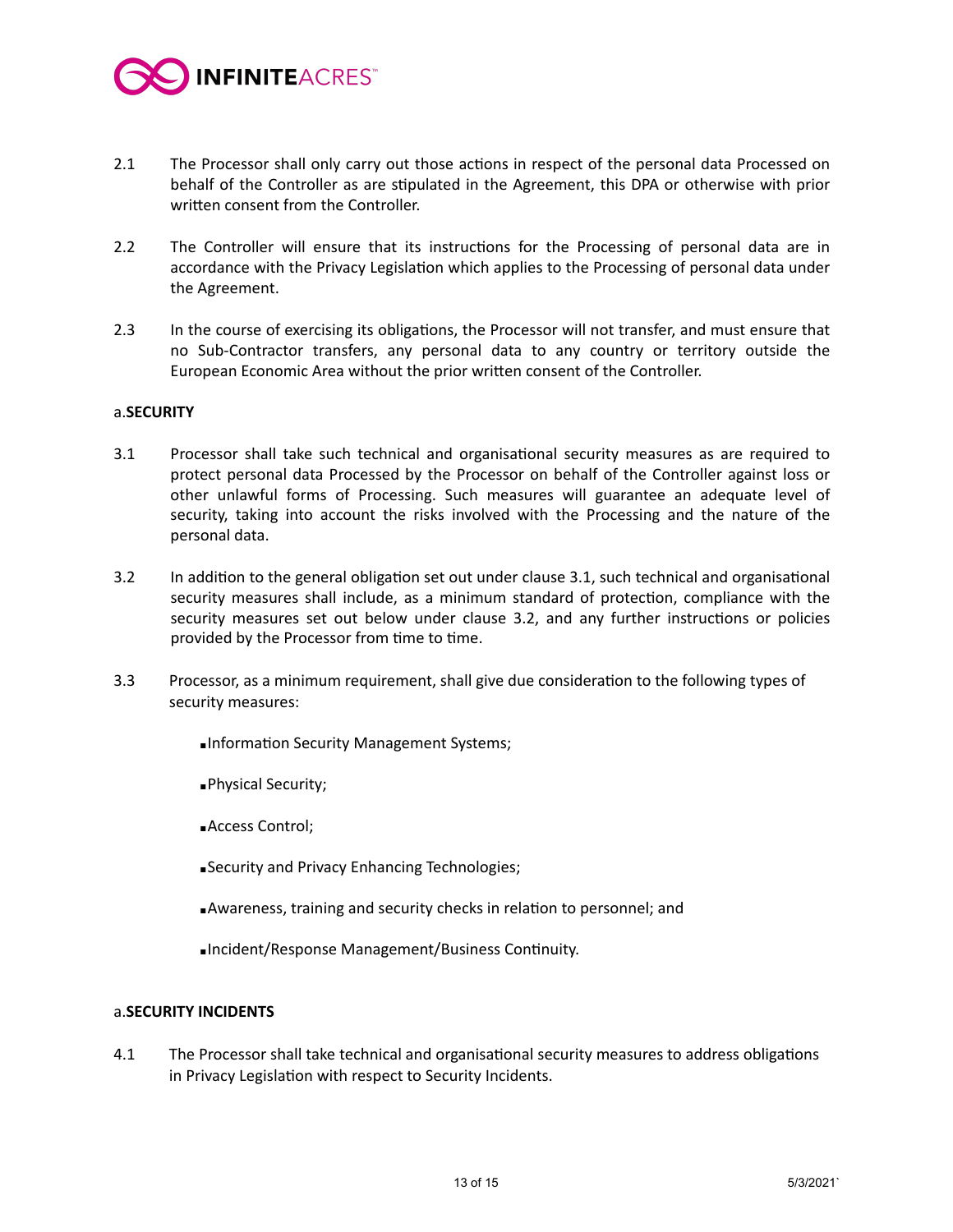

- 4.2 In case of any Security Incident, the Processor will notify the Controller as soon as reasonably possible and with initial details regarding the nature, period and affected Data Subjects of the Security Incident.
- 4.3 The Controller acknowledges that the Processor must promptly take all necessary and appropriate corrective actions to remedy any deficiencies in its technical and organisational security measures, and Controller will provide reasonable assistance to Processor upon first request.

#### a.**CONFIDENTIALITY**

- 5.1 The Processor agrees that it shall maintain the personal data in confidence and will ensure that its personnel have agreed to appropriate confidentiality obligations.
- 5.2 Within 30 days following termination or expiry of this DPA the Processor shall, destroy all personal data unless i) prohibited from doing so by any applicable law or ii) further arrangements have been made with the Controller regarding the personal data.
- 5.3 This clause 5 shall be considered without prejudice to any independent confidentiality obligations agreed between the Parties.

#### a.**DATA SUBJECTS' RIGHTS**

The Processor will reasonably co-operate with the Controller, subject to the Controller's prior written instructions and/or consent, to allow Data Subjects to exercise any rights they might have, including rights of access to their personal data and rights to correct, update, delete, port or block personal data and the Processing thereof.

#### a.SUB-CONTRACTING

- 7.1 The Controller acknowledges and agrees that Processor may sub-contract any of its obligations under this DPA by way of a written agreement with the Sub-Contractor which provides a similar level of protection in relation to the protection of the personal data as is imposed on the Processor under this DPA.
- 7.2 The Processor will inform the Controller of any intended changes concerning the addition or replacement of other processors, thereby giving the controller the opportunity to object to such changes. Should Controller persist in its objection, it may, as its sole and exclusive remedy for such objection, terminate the Agreement under the condition that it pays all fees and charges for the remainder of the term of the Agreement.